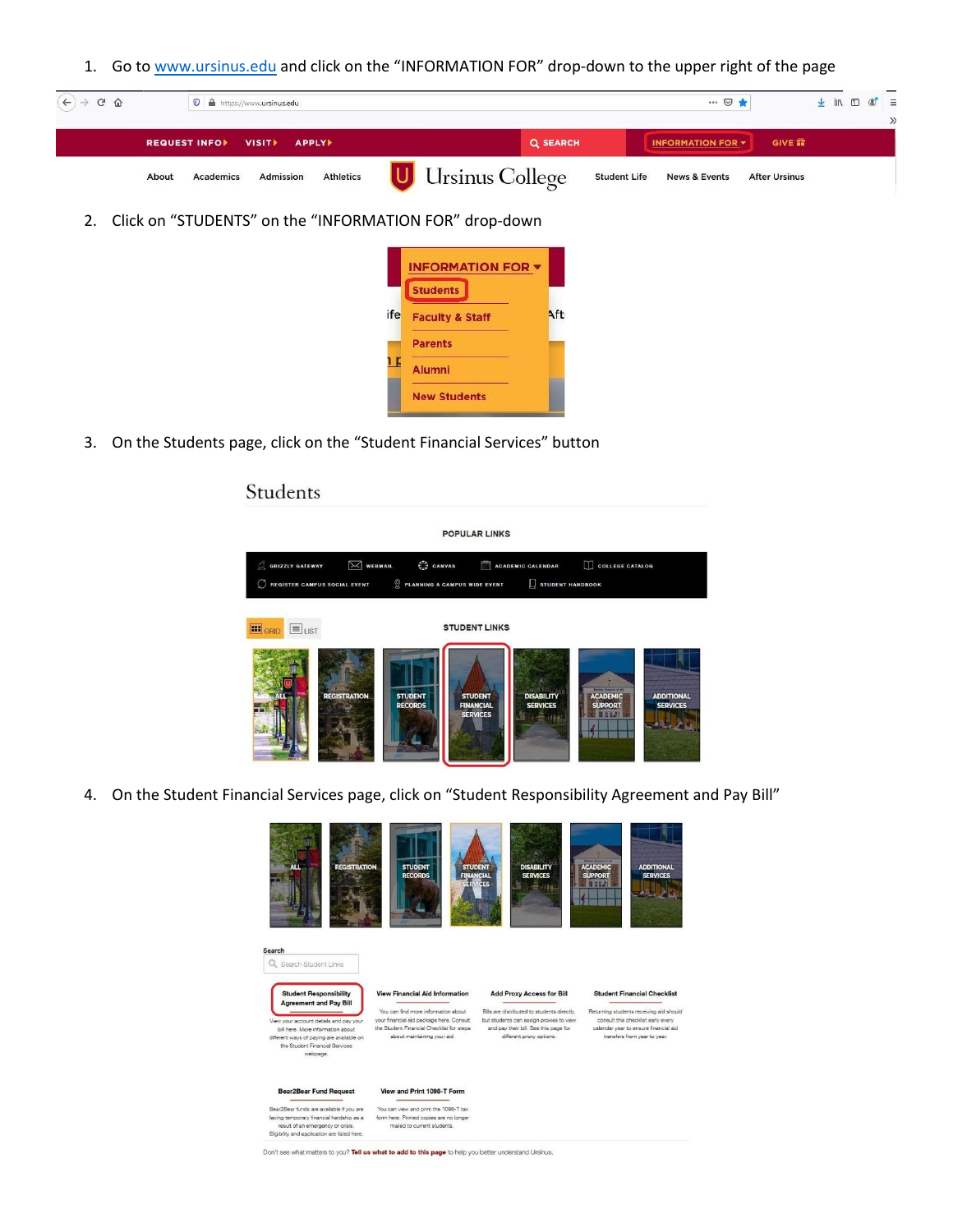5. Sign in using your Ursinus credentials (username and password) and click the blue "Sign In" button

| Sign-in with your Ursinus College account to access Okta SAML |  |
|---------------------------------------------------------------|--|
|                                                               |  |
| <b>Ursinus College</b>                                        |  |
| Sign In                                                       |  |
| Username                                                      |  |
| Password                                                      |  |
| Remember me<br>Sign In                                        |  |
| Need help signing in?                                         |  |

6. Click on your username in the upper-right section of the page and click "Required Agreements" on the dropdown menu



Connecting to  $\bullet$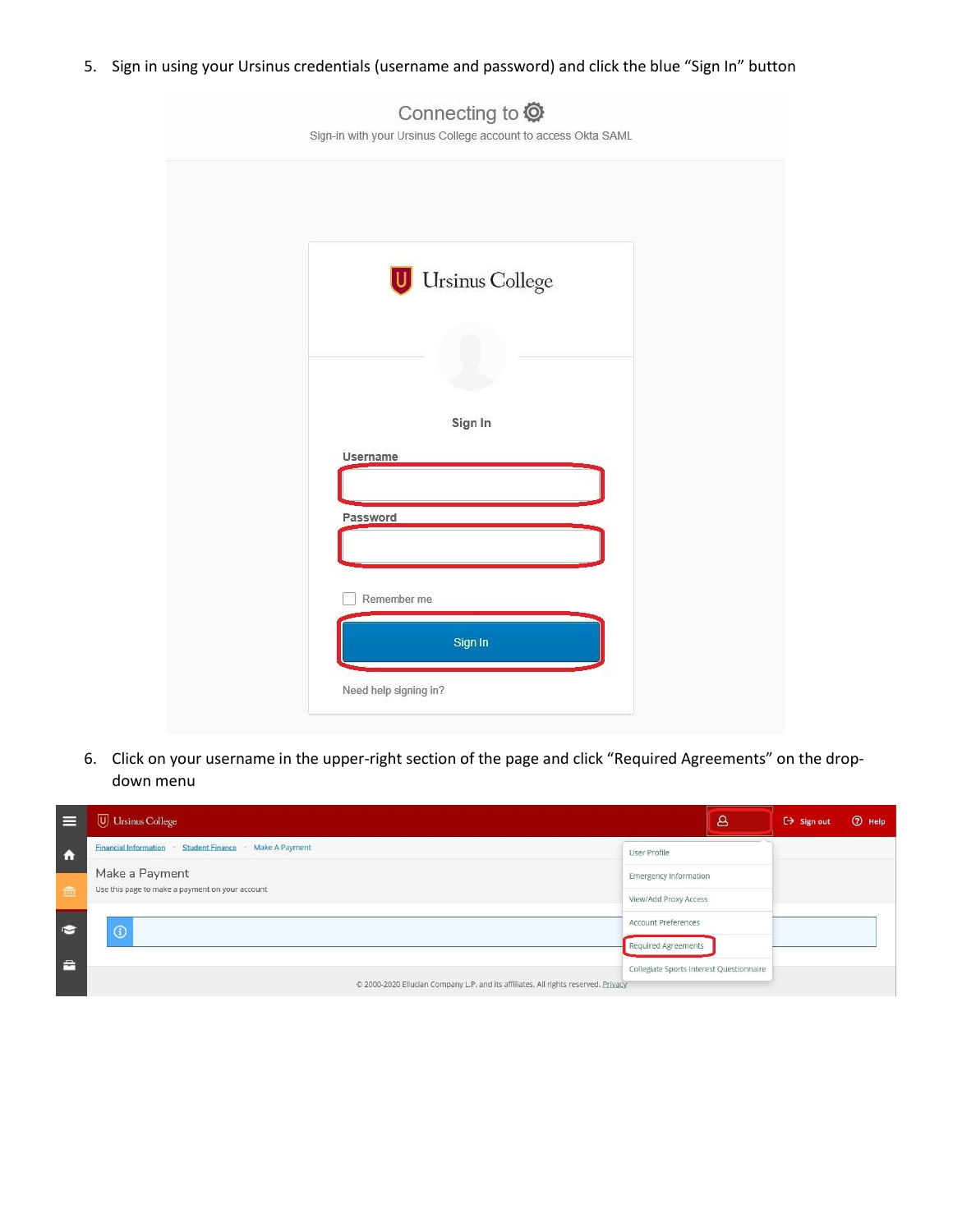7. At this point, you will see the Student Responsibility Agreement with the Status of "Incomplete" – click the "View" link under Action

| ⊫                   | U Ursinus College                                 |                  |                                                                                    |                    |          |           | 8          | $\leftrightarrow$ Sign out | <b>2</b> Help |  |
|---------------------|---------------------------------------------------|------------------|------------------------------------------------------------------------------------|--------------------|----------|-----------|------------|----------------------------|---------------|--|
| $\ddot{\mathbf{r}}$ | <b>Required Agreements</b><br><b>User Options</b> |                  |                                                                                    |                    |          |           |            |                            |               |  |
|                     | <b>Required Agreements</b>                        |                  |                                                                                    |                    |          |           |            |                            |               |  |
| 金                   |                                                   |                  |                                                                                    |                    |          |           |            |                            |               |  |
| $\bullet$           | Title                                             | $\wedge$<br>dia? | Agreement Period                                                                   | $\wedge$<br>$\sim$ | Due Date | $\hat{C}$ | Status     | $\wedge$                   | Action        |  |
|                     | Student Responsiblity Agreement                   |                  | 2020-21                                                                            |                    | 8/3/2020 |           | Incomplete |                            | View          |  |
| $\mathbf{r}$        |                                                   |                  | © 2000-2020 Ellucian Company L.P. and its affiliates. All rights reserved. Privacy |                    |          |           |            |                            |               |  |

8. The Student Responsibility Agreement will pop up into a separate window – read and scroll through the document

| <b>Student Responsiblity Agreement</b><br>Incomplete                                                                                                                                                                                                                                                                                                                                                                                                                                                                                                                                                                                                                                                                                                                                                                                                                                                                                                                                                                                                                                                                                                                                                                                                                                                                             | $\mathbf{B}$ Print |
|----------------------------------------------------------------------------------------------------------------------------------------------------------------------------------------------------------------------------------------------------------------------------------------------------------------------------------------------------------------------------------------------------------------------------------------------------------------------------------------------------------------------------------------------------------------------------------------------------------------------------------------------------------------------------------------------------------------------------------------------------------------------------------------------------------------------------------------------------------------------------------------------------------------------------------------------------------------------------------------------------------------------------------------------------------------------------------------------------------------------------------------------------------------------------------------------------------------------------------------------------------------------------------------------------------------------------------|--------------------|
| PAYMENT OF FEES/PROMISE TO PAY<br>I understand that when I register for any class at Ursinus College or<br>receive any service from Ursinus College, I accept full responsibility<br>to pay all tuition, fees, room, board and other associated costs<br>assessed as a result of my registration and/or receipt of services,<br>including teaching and instruction and regardless of the modality of<br>that instruction (online, in person, or hybrid). This means that if<br>Ursinus College determines, in its sole discretion, that safety<br>concerns dictate that all teaching will be done online, or in a hybrid<br>(partially online, partially on-ground) format, I remain responsible<br>for the full tuition, fees, room, board and other associated costs. I<br>further understand and agree that my registration and acceptance of<br>these terms constitutes a promissory note agreement (i.e., a financial<br>obligation in the form of an educational loan as defined by the U.S.<br>Bankruptcy Code at 11 U.S.C. §523(a)(8)) in which Ursinus College is<br>providing me educational services, deferring some or all of my payment<br>obligation for those services, and I promise to pay for all assessed<br>tuition, fees, room, board and other associated costs by the published<br>or assigned due date.) | R<br>E<br>A        |
| I understand and agree that if I am dismissed, or if I drop or withdraw<br>Cancel                                                                                                                                                                                                                                                                                                                                                                                                                                                                                                                                                                                                                                                                                                                                                                                                                                                                                                                                                                                                                                                                                                                                                                                                                                                | Accept             |

9. Once you have reached the bottom of the page and read and understood the entire agreement, click the blue Accept button